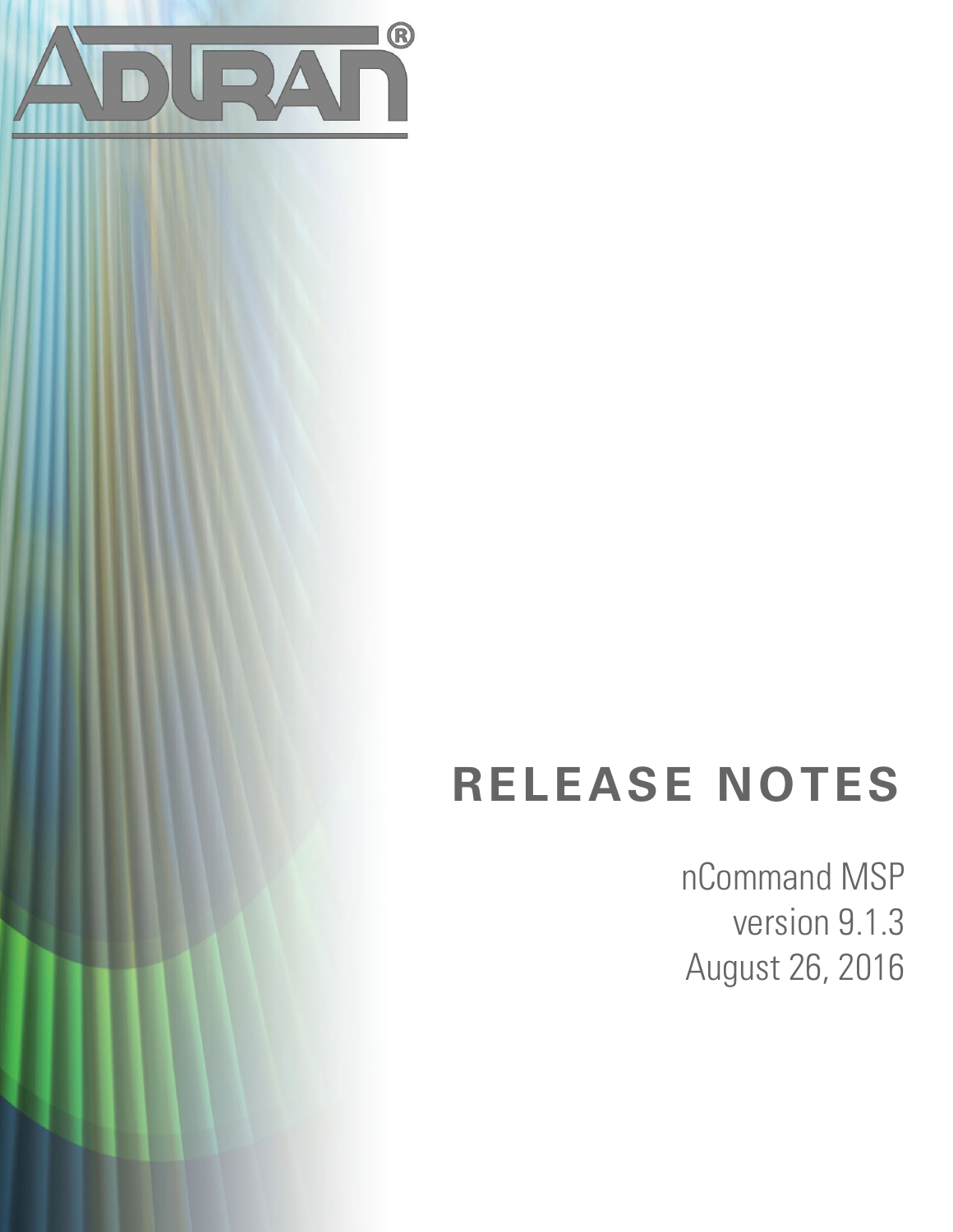## **Trademarks**

Any brand names and product names included in this manual are trademarks, registered trademarks, or trade names of their respective holders.

## To the Holder of the Manual

The contents of this manual are current as of the date of publication. ADTRAN reserves the right to change the contents without prior notice.

In no event will ADTRAN be liable for any special, incidental, or consequential damages or for commercial losses even if ADTRAN has been advised thereof as a result of issue of this publication.

## Toll Fraud Liability

Be advised that certain security risks are inherent in the use of any telecommunications or networking equipment, including but not limited to, toll fraud, Denial of Service (DoS) attacks, loss or theft of data, and the unauthorized or illegal use of said equipment. ADTRAN OFFERS NO WARRANTIES, EITHER

EXPRESSED OR IMPLIED, REGARDING THE PREVENTION, DETECTION, OR DETERRENCE OF TOLL FRAUD, NETWORKING ATTACKS, OR UNAUTHORIZED, ILLEGAL, OR IMPROPER USE OF ADTRAN EQUIPMENT OR SOFTWARE. THEREFORE, ADTRAN IS NOT LIABLE FOR ANY LOSSES OR DAMAGES RESULTING FROM SUCH FRAUD, ATTACK, OR IMPROPER USE, INCLUDING, BUT NOT LIMITED TO, HUMAN AND DATA PRIVACY, INTELLECTUAL PROPERTY, MATERIAL ASSETS, FINANCIAL RESOURCES, LABOR AND LEGAL COSTS. Ultimately, the responsibility for securing your telecommunication and networking equipment rests with you, and you are encouraged to review documentation regarding available security measures, their configuration and implementation, and to test such features as is necessary for your network.

## ADTRAN Technical Support Community

For information on installing and configuring ADTRAN products, visit the ADTRAN Support Community, https://supportforums.adtran.com.



Pre-Sales Technical Support (800) 615-1176 application.engineer@adtran.com

Corporate Office 901 Explorer Boulevard P.O. Box 140000 Huntsville, AL 35814-4000 Phone: (256) 963-8000 www.adtran.com

Post-Sales Technical Support (888) 423-8726 [support.adtran.com](http://support.adtran.com) 

Copyright © 2016 ADTRAN, Inc. All Rights Reserved.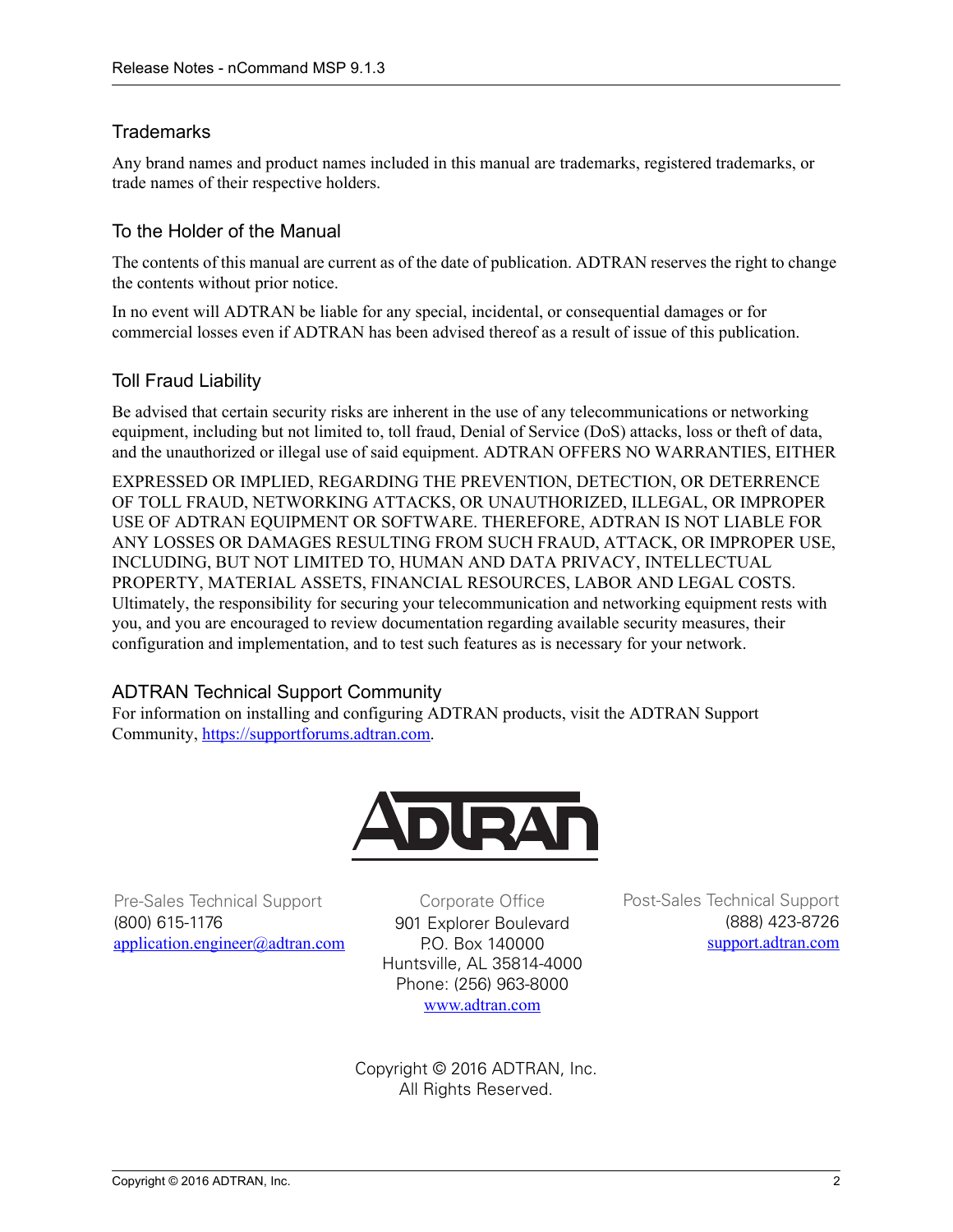# **Contents**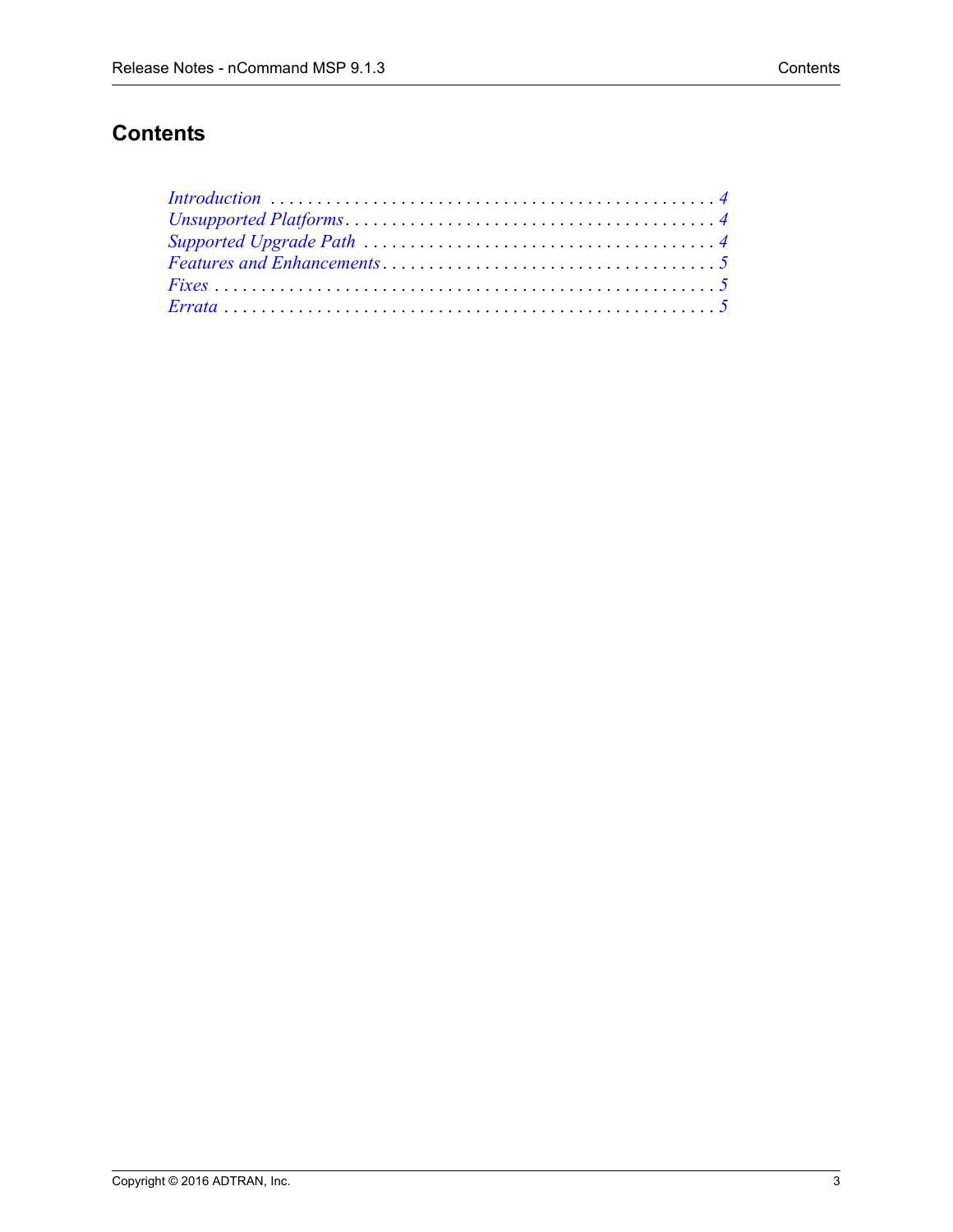# <span id="page-3-2"></span>**Introduction**

nCommand MSP 9.1.3 is a maintenance release that addresses customer issues that were uncovered in previous code releases.

This release is generally available code. Results obtained during internal testing have been evaluated and the code has been determined to be ready for general availability. Caveats discovered during testing but not addressed in this build are listed in *[Errata on page 5](#page-4-2)*.

[Documentation can be found on ADTRAN's Support Forum, h](https://supportforums.adtran.com)ttps://supportforums.adtran.com, as well as in the in-product accessible online help.

# <span id="page-3-0"></span>**Unsupported Platforms**

The NetVanta 450 n-Command Hardware Appliance is not supported in version 9.1.3. The highest supported version for that hardware is version 8.3.3.

# <span id="page-3-1"></span>**Supported Upgrade Path**

Only servers running host Operating System CentOS 5.6 and above can properly upgrade to version 9.1.3. If your server is running CentOS version 5.5 or below, please contact ADTRAN Product Support at <www.adtran.com/openacase>for assistance with your upgrade. To check the current CentOS version on n-Command, log into the admin dashboard at **http:<IP address or hostname of server>/msp**. Navigate to **Help->About n-Command MSP** and view it next to **Operating System** as shown in the image below:

| <b>About n-Command MSP</b>                  |
|---------------------------------------------|
| <b>Application Status</b>                   |
| n-Command MSP Status Running                |
| SIP Collector Status Running                |
| Application Info                            |
| n-CommandMSP Version 8.3.3-14287            |
| Local Database Version 8.3.3-14287          |
| Remote Database Version 8.3.3-14287         |
| System Info                                 |
| Operating System CentOS 6.6 64-bit          |
| CPU Cores 4                                 |
| System Product Name VMware Virtual Platform |
| Serial Number LBADTN1323AJ862               |
| Remote PostgreSQL Version 8.4.20            |
| Local PostgreSQL Version 8.4.20             |
|                                             |
| check DB version                            |